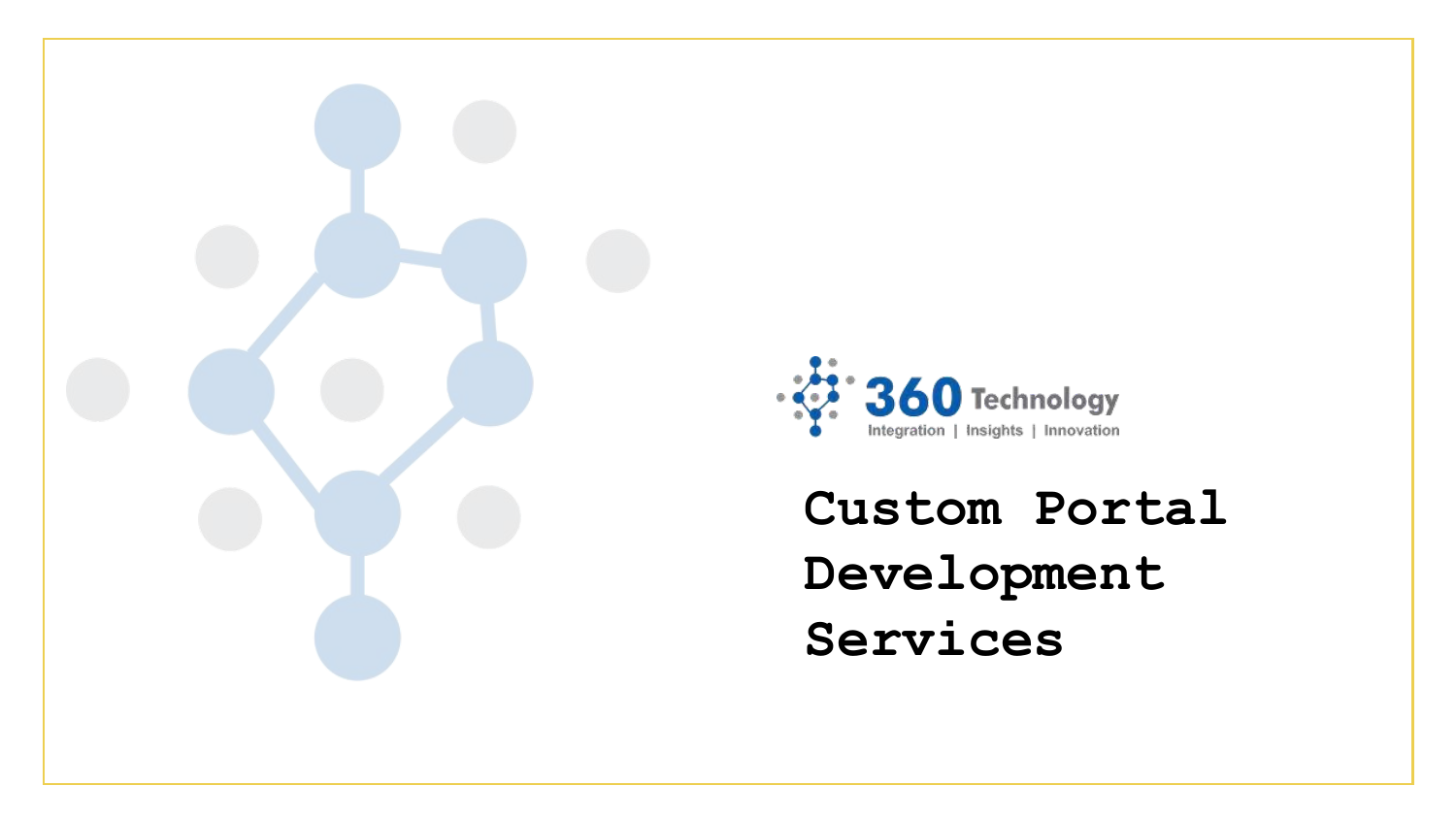

**Bring your data to life with unrivaled custom dashboards and data visualization solutions**

For over several years, we at 360 Technology have carved a niche for ourselves as a professional custom dashboard development company empowering global clients to demonstrate key metrics and KPIs.

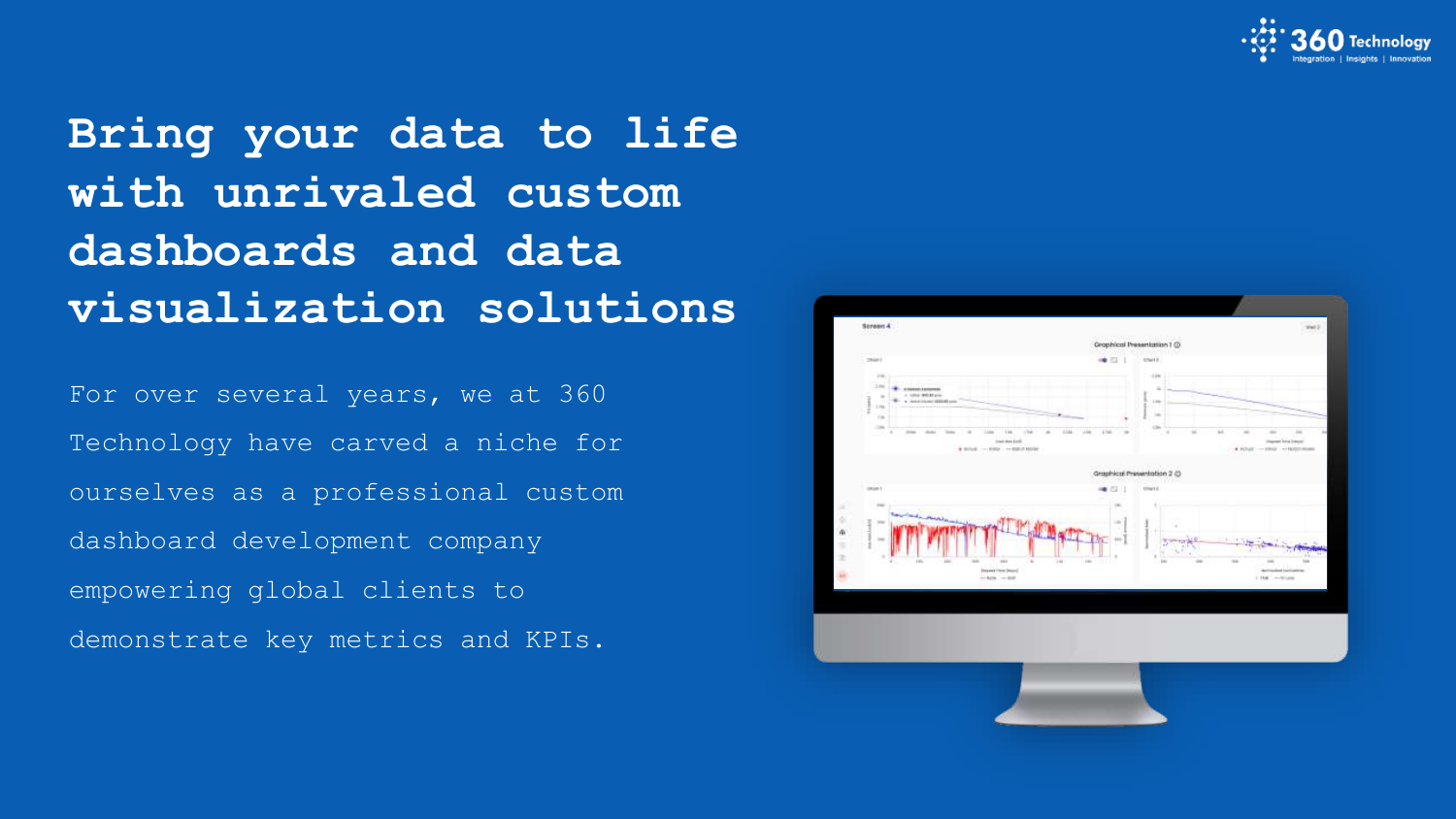**360** Technology

#### Improve decision making

Show correct data to the right people

Quickly identify Issues

with the best Provide you insights

View and analyze data from across the organization

> Get real-time update

Access data from multiple sources

### **What Are Custom Dashboards?**

Custom Dashboards transform all of your data – whether it's PPC, SEO, or financial data – into an easyto-understand snapshot of what's

going on.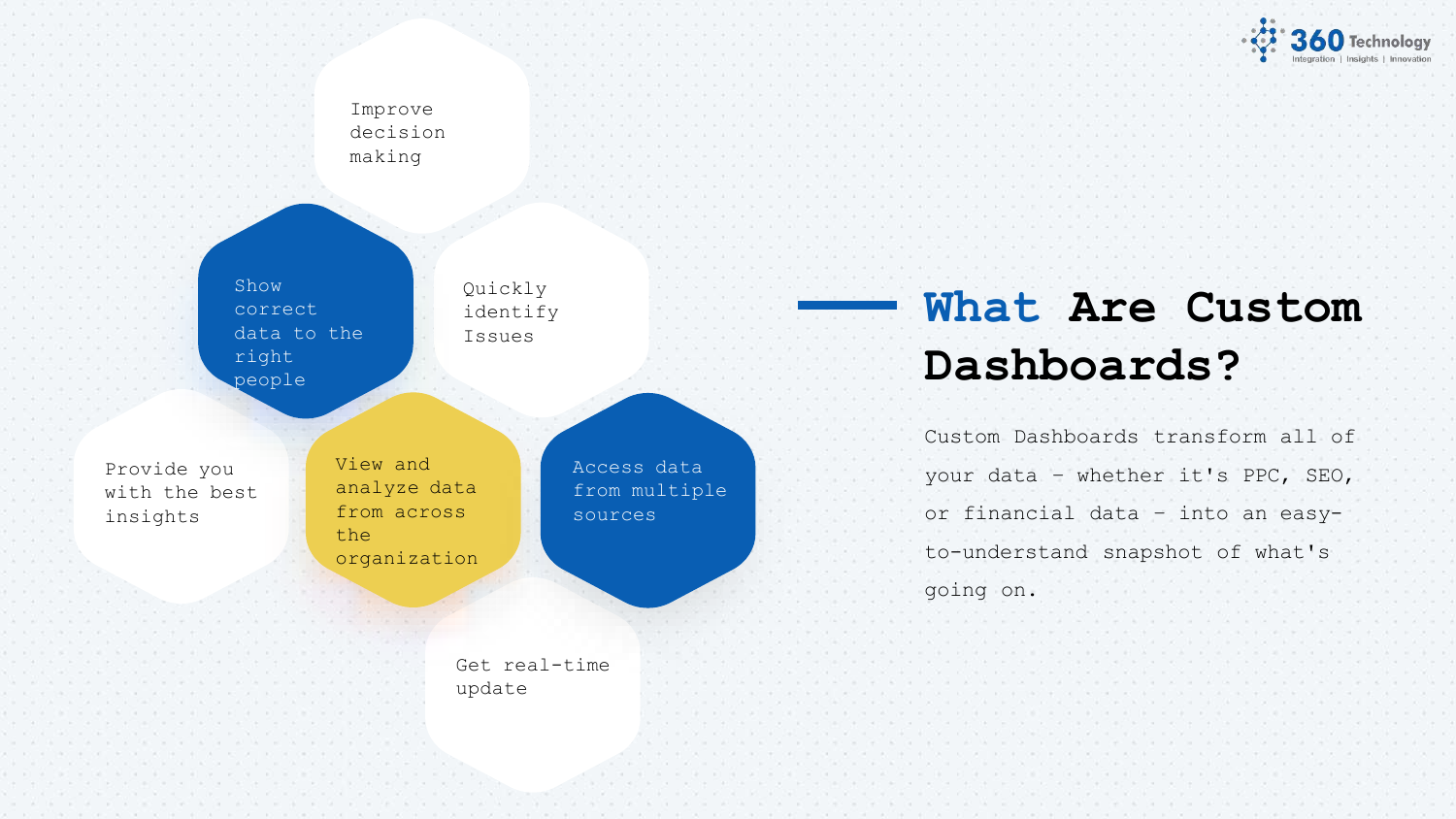

### **Why 360 Technology for Custom Dashboards?**

**90%** of businesses believe data and analytics are critical to their digital transformation initiatives, and they are not mistaken.

Custom dashboards from 360 Technology provide aggregate data that contributes to your company's overall success.

We tailor them to the most important metrics for your company, which means you'll only see the performance indicators that are relevant to you.

We include features such as **pie charts, graphs, and interactive maps.**

When up and running, your dashboard will function as your **virtual assistant, eliminating time-consuming tasks and focusing solely on increasing your ROI.**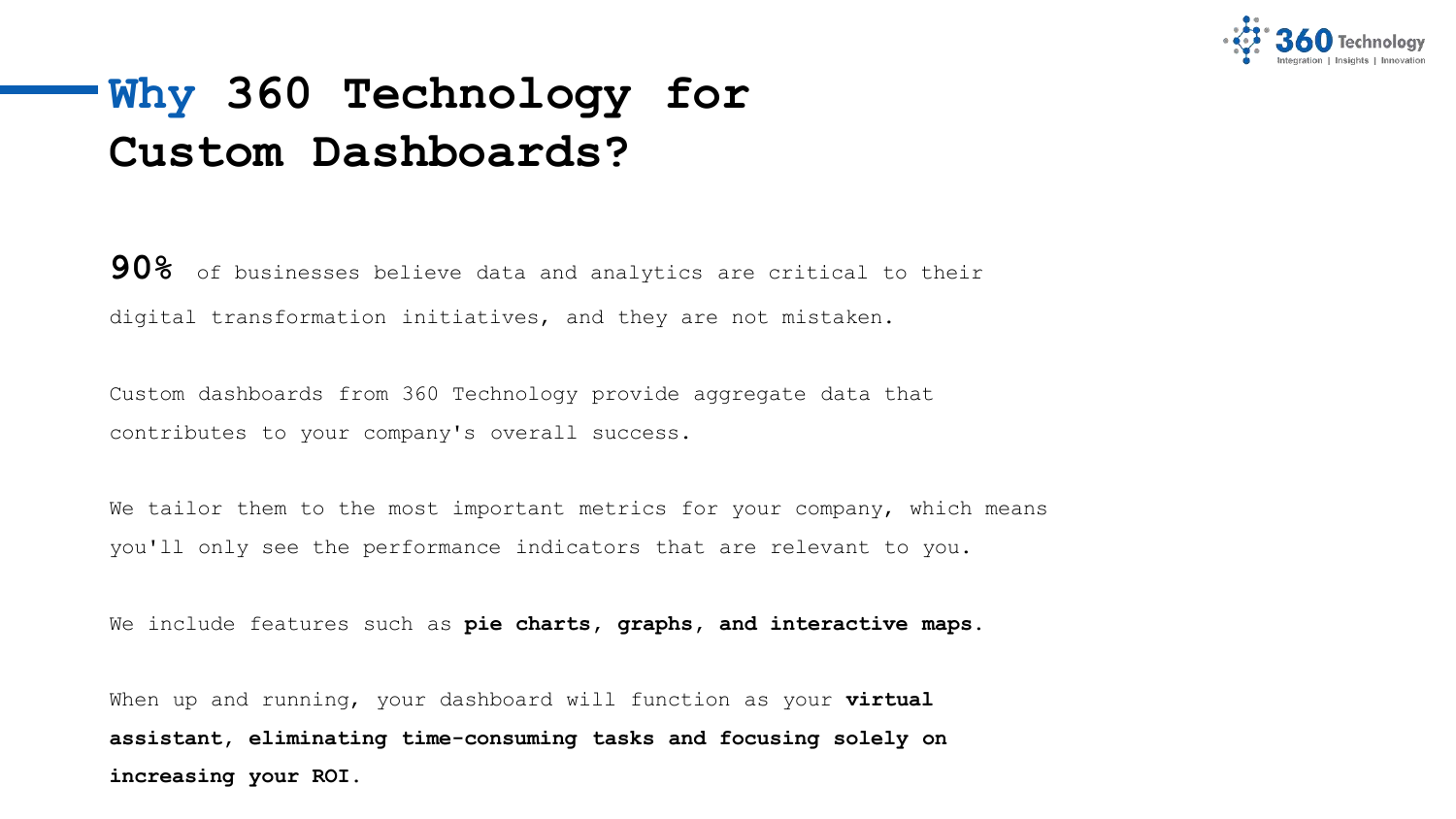

### **Our Key Custom Dashboard Development Features**

Our essential custom dashboard development features at 360 Technology include IT dashboards and other dashboards to provide you with detailed insights and reports for your business activities and growth projection.

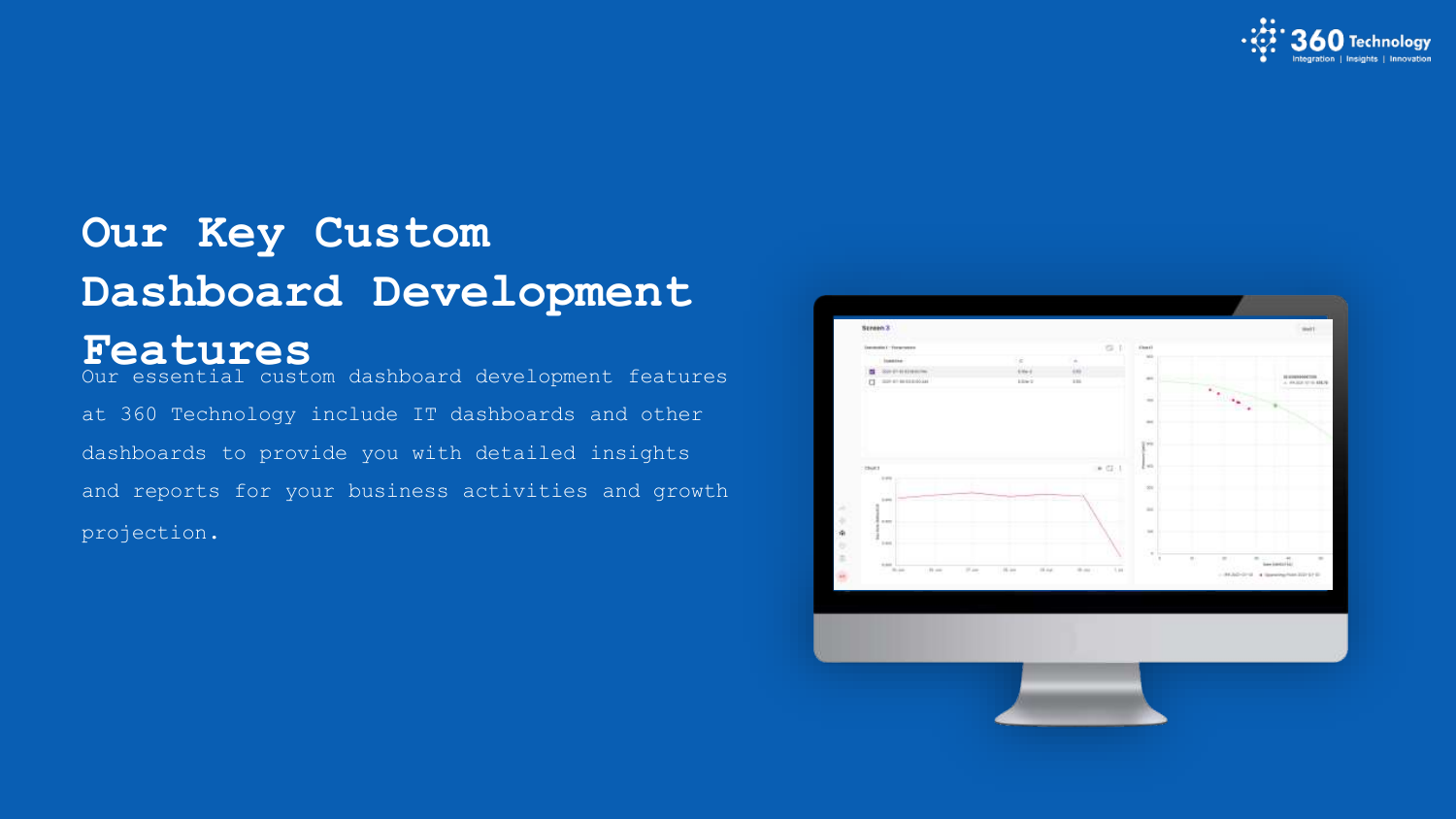

#### **Here are the key features provided by 360 Technology.**



#### Key Performing Index Dashboard

It aids in gaining the best insights into your company's activities that are performing well.



#### Sales Dashboard

The sales dashboard provides information about your company's sales. It provides you with a detailed analysis and overview of the subject in a very interactive manner.



#### IT dashboard

It provides you with overall insights into your IT-related activities that may be impacting your business.



#### Marketing Dashboard

It keeps track of marketing activities in order to provide you with the most accurate information about money spent and related entities such as return on investment, etc.



#### Operations Dashboard

It aids in a better understanding of business operations in terms of logistics and other business operational activities.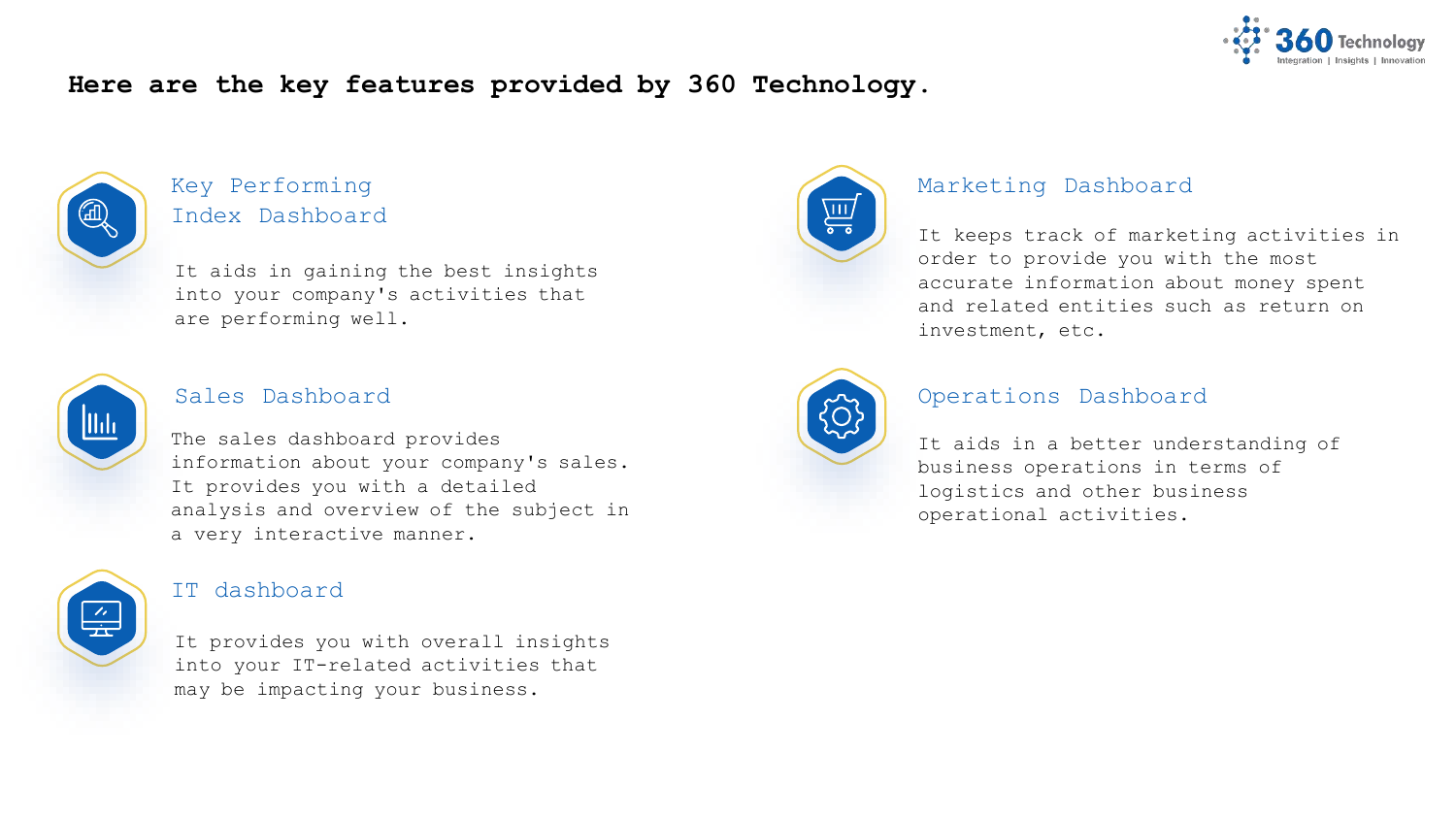

## **Our Dashboard Development Process**

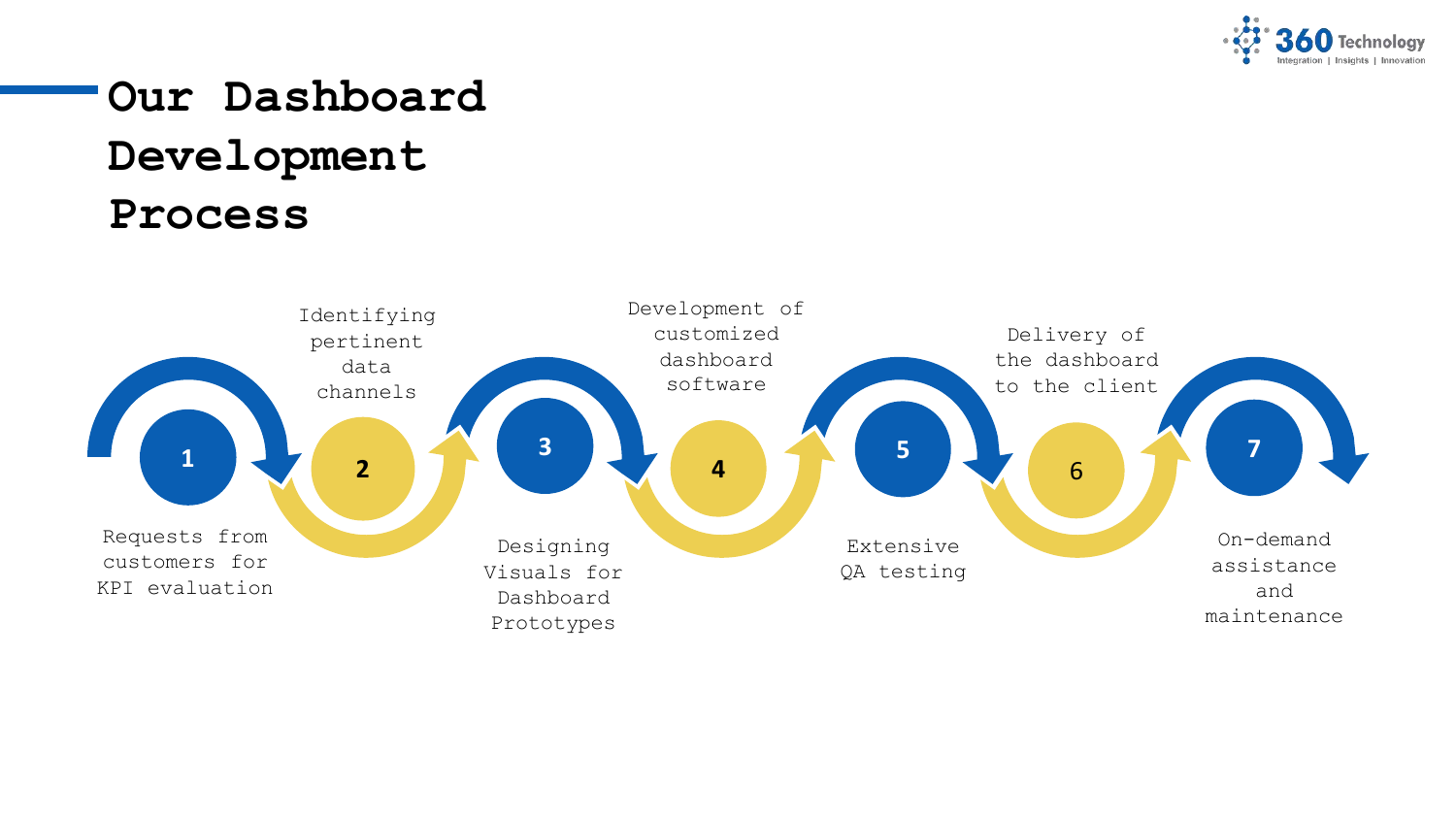

### **Featured Projects**

We have assisted several clients in implementing their business requirements by utilizing thirdparty SOAP or REST API.

We are experts in creating upper management dashboards using a variety of data sources such as databases running various DBMS, API, Excel, and legacy systems.

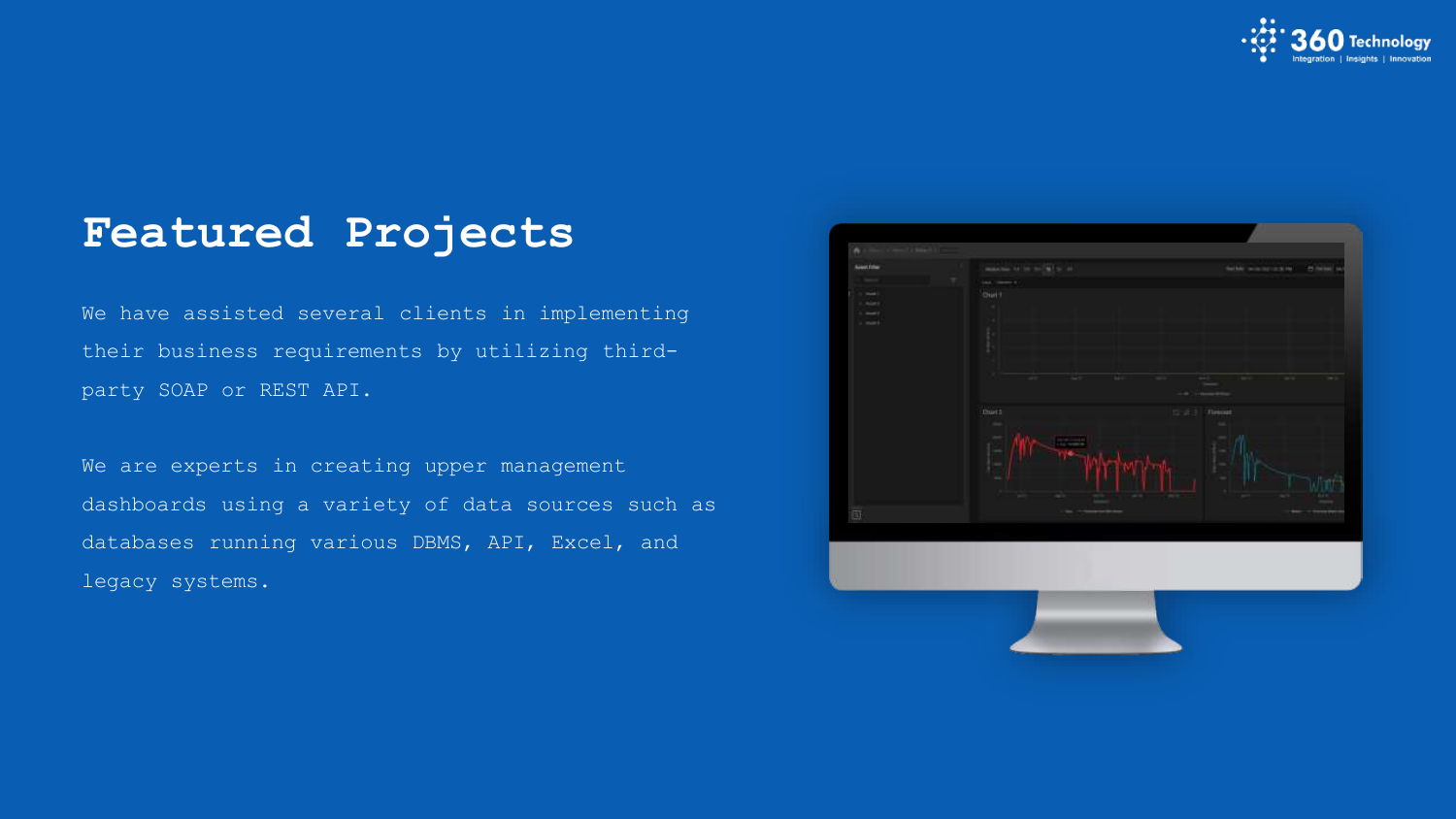

### **Oil & Gas Dashboard**

The Oil and Gas dashboard solution from 360 Technology follows industry best practices and is built on a flexible and scalable architecture. The solution has been shown to significantly reduce implementation costs and timelines, as well as reduce risks.

Our oil and gas dashboards are made up of predefined views and data integration capabilities that can be deployed on any platform to give real-time visibility into operations and actionable insights across the value chain.

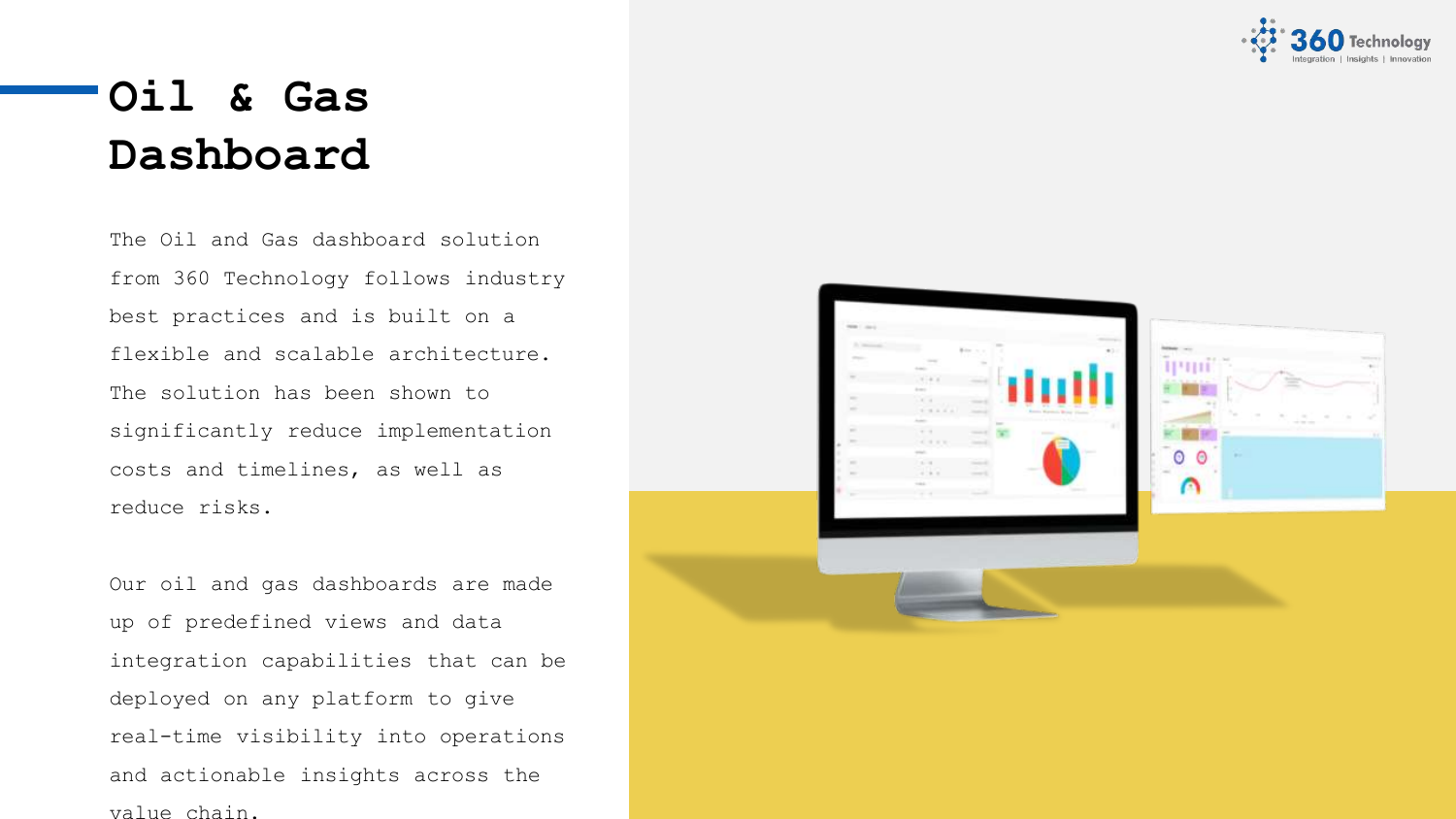

### **Come experience the difference By partnering with us!**

360 Technology has been providing impactful dashboards and data visualization solutions to clients in a variety of industries such as **healthcare, retail, on-demand economy, financial services, and so on.**

Years of experience and domain expertise, combined with a highly skilled team of professionals, set us apart from the competition.